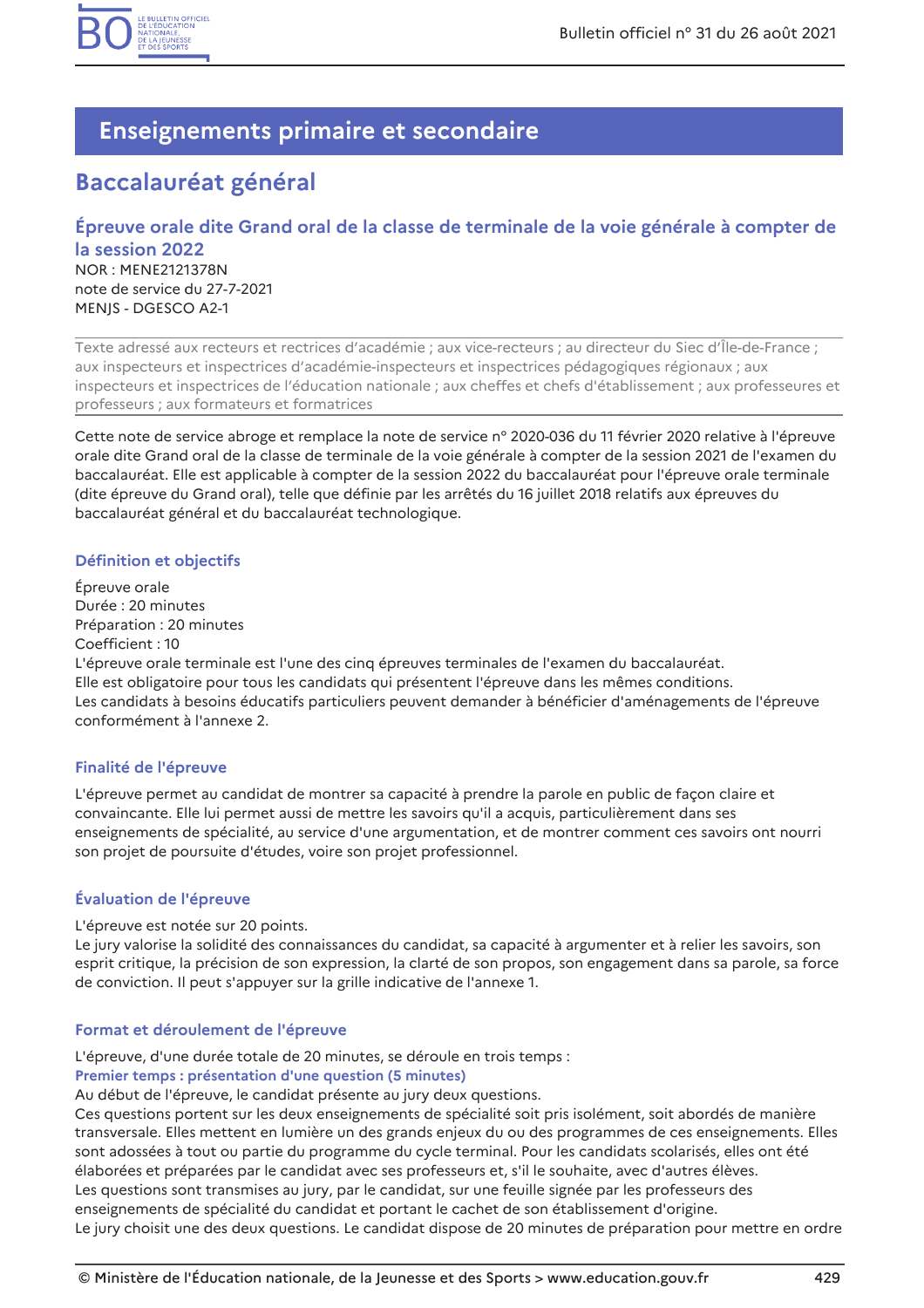ses idées et réaliser, s'il le souhaite, un support. Ce support ne fait pas l'objet d'une évaluation. Pour son exposé, le candidat dispose du support qu'il a préparé.

Le candidat explique pourquoi il a choisi de préparer cette question pendant sa formation, puis il la développe et y répond.

Le jury évalue les capacités argumentatives et les qualités oratoires du candidat.

### Deuxième temps : échange avec le candidat (10 minutes)

Le jury interroge ensuite le candidat pour l'amener à préciser et à approfondir sa pensée. Il peut interroger le candidat sur toute partie du programme du cycle terminal de ses enseignements de spécialité, en lien avec le premier temps de l'épreuve qui lui-même s'adosse à ces enseignements. Le jury évalue ainsi la solidité des connaissances et les capacités argumentatives du candidat.

### Troisième temps : échange sur le projet d'orientation du candidat (5 minutes)

Le candidat explique en quoi la question traitée éclaire son projet de poursuite d'études, voire son projet professionnel. Il expose les différentes étapes de la maturation de son projet (rencontres, engagements, stages, mobilité internationale, intérêt pour les enseignements communs, choix de ses spécialités, etc.) et la manière dont il souhaite le mener après le baccalauréat.

Le jury mesure la capacité du candidat à conduire et exprimer une réflexion personnelle témoignant de sa curiosité intellectuelle et de son aptitude à exprimer ses motivations.

Le candidat effectue sa présentation du premier temps debout, sauf aménagements pour les candidats à besoins spécifiques. Pour les deuxième et troisième temps de l'épreuve, le candidat est assis ou debout selon son choix.

Si la question traitée concerne l'enseignement de spécialité langues, littératures et cultures étrangères et régionales, chacun des deux premiers temps de l'épreuve orale terminale peut se dérouler, en partie, dans la langue vivante concernée par l'enseignement de spécialité, selon le choix du candidat.

## Candidats individuels ou issus des établissements privés hors contrat

Les candidats individuels ou les candidats issus des établissements scolaires privés hors contrat présentent l'épreuve orale terminale dans les mêmes conditions que les candidats scolaires. Le document précisant les questions présentées par le candidat à destination du jury est alors constitué par le candidat lui-même, en conformité avec le cadre défini pour les candidats scolaires.

## **Composition du jury**

Le jury est composé de deux professeurs de disciplines différentes, dont l'un représente l'un des deux enseignements de spécialité du candidat et l'autre représente un autre enseignement (spécialité ou enseignements communs), ou est professeur-documentaliste. Ils contribuent ensemble à l'évaluation globale du candidat.

Pour le ministre de l'Éducation nationale, de la Jeunesse et des Sports, et par délégation, Le directeur général de l'enseignement scolaire, Édouard Geffray

|                     | Qualité orale de<br>l'épreuve                                                                                                     | Qualité de la prise<br>de parole en<br>continu                                                                                      | Qualité des<br>connaissances                                                                          | Qualité de<br>l'interaction                                                                        | Qualité et<br>construction de<br>l'argumentation                              |
|---------------------|-----------------------------------------------------------------------------------------------------------------------------------|-------------------------------------------------------------------------------------------------------------------------------------|-------------------------------------------------------------------------------------------------------|----------------------------------------------------------------------------------------------------|-------------------------------------------------------------------------------|
| très<br>insuffisant | <b>Difficilement</b><br>audible sur<br>l'ensemble de la<br>prestation.<br>Le candidat ne<br>parvient pas à<br>capter l'attention. | Énoncés courts,<br>ponctués de pauses imprécises,<br>et de faux<br>démarrages ou<br>énoncés longs à la<br>syntaxe mal<br>maîtrisée. | Connaissances<br>incapacité à<br>répondre aux<br>questions, même<br>avec une aide et<br>des relances. | Réponses courtes ou<br>rares. La<br>communication<br>repose<br>principalement sur<br>l'évaluateur. | Pas de<br>compréhension du<br>sujet, discours non<br>argumenté et<br>décousu. |

### Annexe 1 - Grille d'évaluation indicative de l'épreuve orale terminale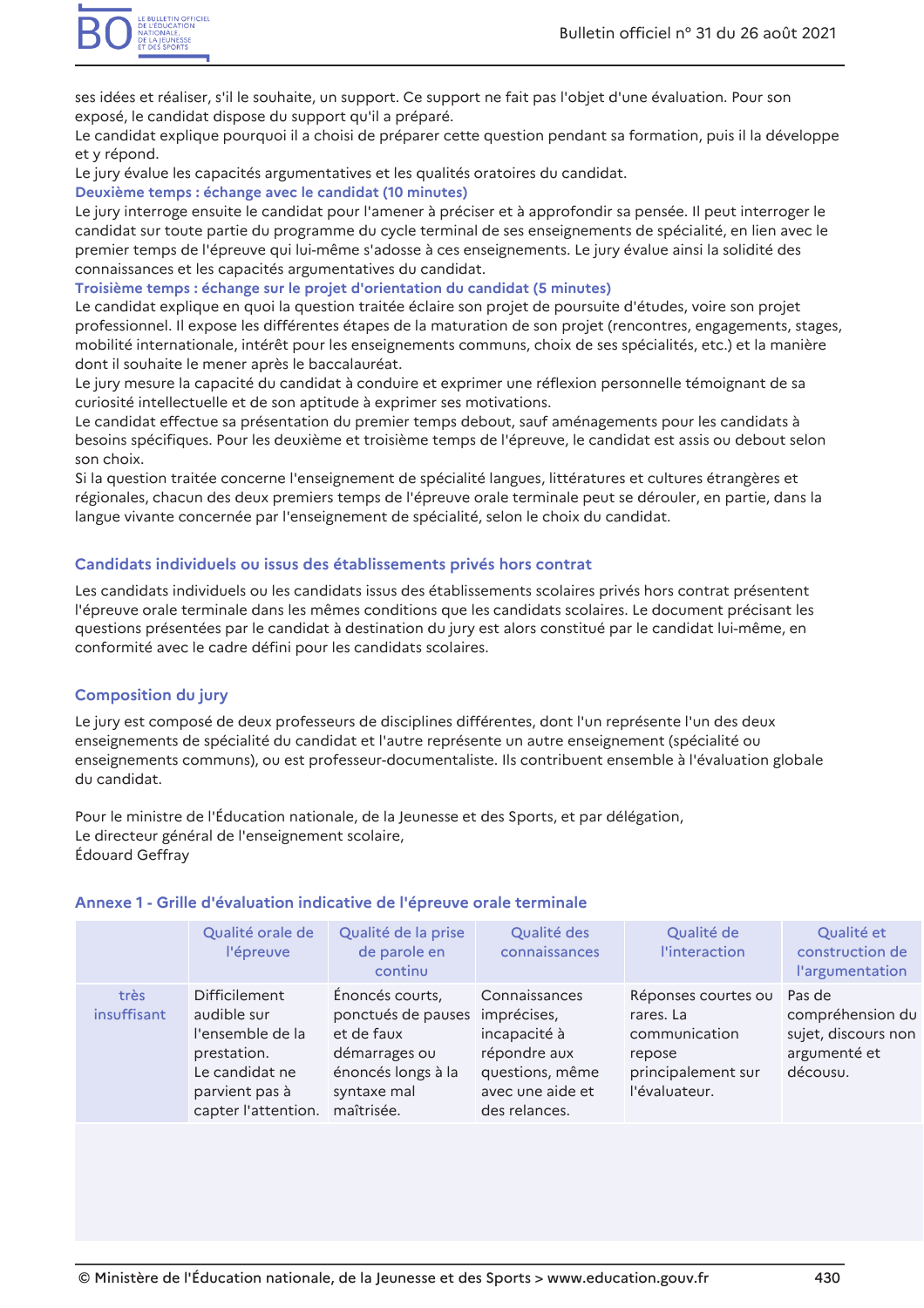

| insuffisant          | La voix devient<br>plus audible et<br>intelligible au fil<br>de l'épreuve mais<br>demeure<br>monocorde.<br>Vocabulaire limité<br>ou approximatif.                                                                                                                           | Discours assez clair<br>mais vocabulaire<br>limité et énoncés<br>schématiques.                               | Connaissances<br>réelles, mais<br>difficulté à les<br>mobiliser en<br>situation à<br>l'occasion des<br>questions du jury.                                                                  | L'entretien permet<br>une amorce<br>d'échange.<br>L'interaction reste<br>limitée.                                                                                                                      | Début de<br>démonstration<br>mais<br>raisonnement<br>lacunaire.<br><b>Discours</b><br>insuffisamment<br>structuré.                                 |
|----------------------|-----------------------------------------------------------------------------------------------------------------------------------------------------------------------------------------------------------------------------------------------------------------------------|--------------------------------------------------------------------------------------------------------------|--------------------------------------------------------------------------------------------------------------------------------------------------------------------------------------------|--------------------------------------------------------------------------------------------------------------------------------------------------------------------------------------------------------|----------------------------------------------------------------------------------------------------------------------------------------------------|
| satisfaisant         | Quelques<br>variations dans<br>l'utilisation de la<br>voix ; prise de<br>parole affirmée. Il<br>utilise un lexique<br>adapté.<br>Le candidat<br>parvient à susciter<br>l'intérêt.                                                                                           | Discours articulé et<br>pertinent, énoncés<br>bien construits.                                               | Connaissances<br>précises, une<br>capacité à les<br>mobiliser en<br>réponses aux<br>questions du jury<br>avec<br>éventuellement<br>quelques relances                                       | Répond, contribue,<br>réagit. Se reprend,<br>reformule en<br>s'aidant des<br>propositions du jury.                                                                                                     | Démonstration<br>construite et<br>appuyée sur des<br>arguments précis<br>et pertinents.                                                            |
| très<br>satisfaisant | La voix soutient<br>efficacement le<br>discours.<br>Qualités<br>prosodiques<br>marquées (débit,<br>fluidité, variations<br>et nuances<br>pertinentes, etc.).<br>Le candidat est<br>pleinement<br>engagé dans sa<br>parole. Il utilise un<br>vocabulaire riche<br>et précis. | Discours fluide,<br>efficace, tirant<br>pleinement profit<br>du temps et<br>développant ses<br>propositions. | Connaissances<br>maîtrisées, les<br>réponses aux<br>questions du jury<br>témoignent d'une<br>capacité à<br>mobiliser ces<br>connaissances à<br>bon escient et à les<br>exposer clairement. | S'engage dans sa<br>parole, réagit de<br>façon pertinente.<br><b>Prend l'initiative</b><br>dans l'échange.<br>Exploite<br>judicieusement les<br>éléments fournis par<br>la situation<br>d'interaction. | Maîtrise des<br>enjeux du sujet,<br>capacité à<br>conduire et<br>exprimer une<br>argumentation<br>personnelle, bier<br>construite et<br>raisonnée. |

### Annexe 2 - Aménagements de l'épreuve orale

En appliquant les articles D. 351-27 et suivants du Code de l'éducation, les candidats à l'examen du baccalauréat général ou technologique dont les troubles impactent la passation de l'épreuve orale terminale (troubles

neurodéveloppementaux, troubles du langage oral ou de la parole, troubles des fonctions auditives, troubles psychiques, troubles des fonctions motrices ou maladies invalidantes, etc.) qui souhaitent bénéficier d'aménagements de l'épreuve orale terminale peuvent en faire une demande selon les procédures en vigueur.

Les demandes d'adaptation ou d'aménagements peuvent porter particulièrement sur :

1) Une majoration du temps de préparation ou du temps de passation de l'épreuve ;

2) Une brève pause en raison de la fatigabilité de certains candidats (déductible du temps de passation) ;

3) Une accessibilité des locaux et une installation spécifique de la salle ;

4) Des aides techniques ou du matériel apportés par le candidat ou fournis par l'établissement : utilisation d'une tablette ou d'un ordinateur équipé d'un logiciel spécifique le cas échéant (logiciel de retour vocal par exemple) que l'élève est habitué à utiliser en classe, mais vidé de ses dossiers ou fichiers et hors connexion ;

5) La communication : le port, par au moins un membre du jury, d'un micro haute fréquence (HF), une énonciation claire et simple des questions en face du candidat afin de faciliter une lecture labiale le cas échéant ou toute autre modalité d'adaptation;

6) Les aides humaines :

- " un secrétaire reformulant une question ou expliquant un sens second ou métaphorique, rassurant le candidat ou apportant toute autre aide requise ;
- · un enseignant spécialisé dans les troubles des fonctions auditives le cas échéant ;
- un interprète en langue des signes française (LSF) ou un codeur en langage parlé complété (LPC).

7) D'autres adaptations possibles :

• fournir une transcription écrite (avec ou sans aide humaine) pour la présentation orale de la question et pour l'échange sur le projet d'orientation du candidat ;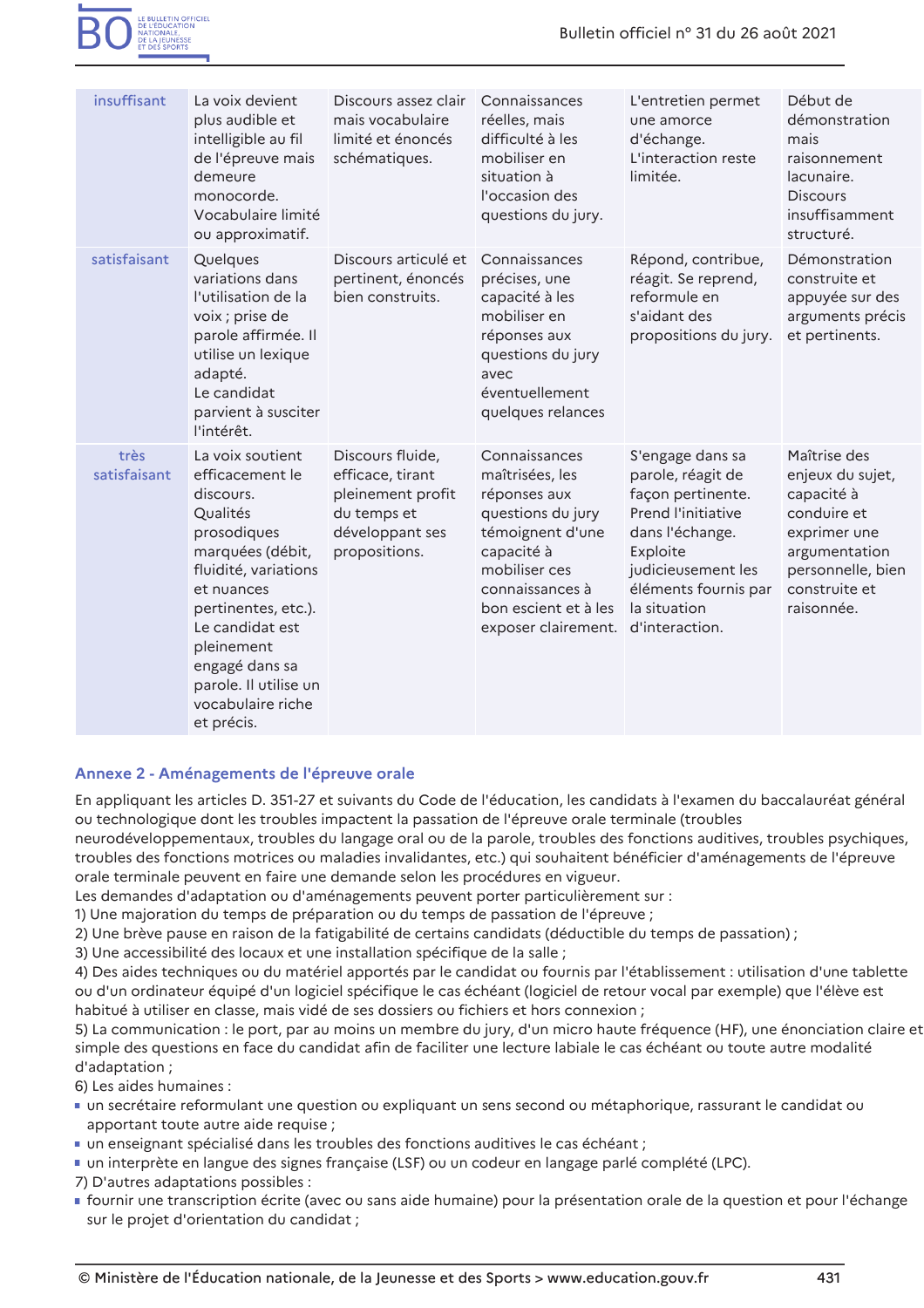- " répondre par écrits brefs (avec ou sans aide humaine) lors des échanges avec le jury ;
- la présence dans les membres du jury d'au moins une personne maîtrisant la LSF ou le code LPC, le cas échéant, sera préférée à la présence d'un interprète ou d'un codeur ;
- toute autre mesure favorisant les échanges avec le jury et conforme à la réglementation en vigueur.

La grille d'évaluation indicative ci-jointe en annexe 1 doit être prise en compte également pour les élèves à besoins éducatifs particuliers. Le jury veillera à adopter une attitude bienveillante et ouverte afin de permettre d'évaluer les objectifs de l'épreuve dans le respect des compétences spécifiques du candidat.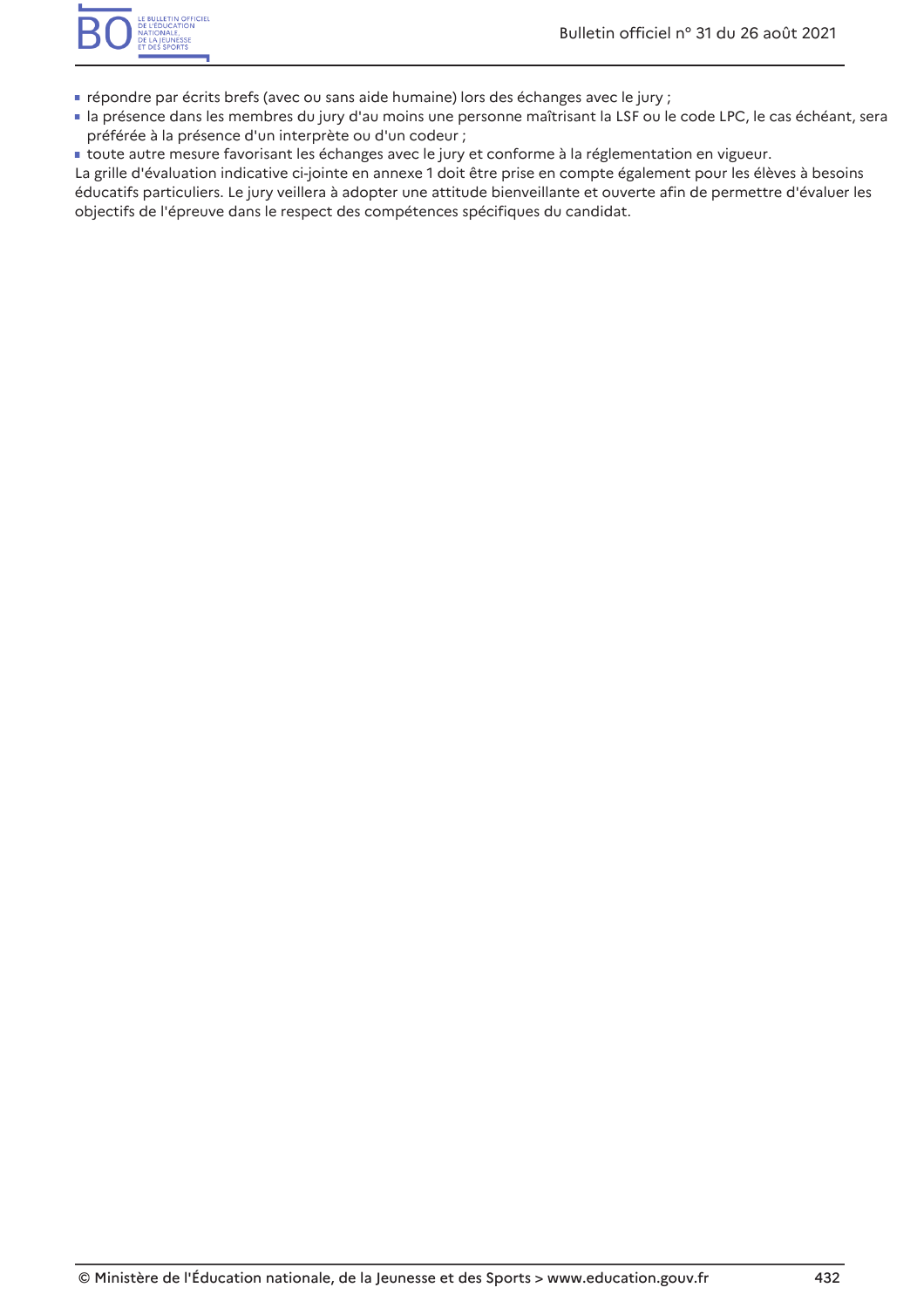

## **Enseignements primaire et secondaire**

## **Baccalauréat technologique**

## Épreuve orale dite Grand oral de la classe de terminale de la voie technologique à compter de la session 2022 NOR: MENE2121379N note de service du 27-7-2021 MENIS - DGESCO A2-1

Texte adressé aux recteurs et rectrices d'académie ; aux vice-recteurs ; au directeur du Siec d'Île-de-France ; aux inspecteurs et inspectrices d'académie-inspecteurs et inspectrices pédagogiques régionaux ; aux inspecteurs et inspectrices de l'éducation nationale ; aux cheffes et chefs d'établissement ; aux professeures et professeurs ; aux formateurs et formatrices

Cette note de service abroge et remplace la note de service nº 2020-037 du 11 février 2020 relative à l'épreuve orale dite Grand oral de la classe de terminale de la voie technologique à compter de la session 2021 de l'examen du baccalauréat. Elle est applicable à compter de la session 2022 du baccalauréat pour l'épreuve orale terminale (dite épreuve du Grand oral), telle que définie par les arrêtés du 16 juillet 2018 relatifs aux épreuves du baccalauréat général et du baccalauréat technologique.

## Définition et objectifs

Épreuve orale Durée : 20 minutes Préparation : 20 minutes Coefficient: 14 L'épreuve orale terminale est l'une des cinq épreuves terminales de l'examen du baccalauréat. Elle est obligatoire pour tous les candidats qui présentent l'épreuve dans les mêmes conditions. Les candidats à besoins éducatifs particuliers peuvent demander à bénéficier d'aménagements de l'épreuve conformément à l'annexe 2.

### Finalité de l'épreuve

L'épreuve permet au candidat de montrer sa capacité à prendre la parole en public de façon claire et convaincante. Elle lui permet aussi de mettre les savoirs qu'il a acquis, particulièrement dans ses enseignements de spécialité, au service d'une argumentation, et de montrer comment ces savoirs ont nourri son projet de poursuite d'études, voire son projet professionnel.

## Évaluation de l'épreuve

### L'épreuve est notée sur 20 points.

Le jury valorise la solidité des connaissances du candidat, sa capacité à argumenter et à relier les savoirs, son esprit critique, la précision de son expression, la clarté de son propos, son engagement dans sa parole, sa force de conviction. Il peut s'appuyer sur la grille indicative de l'annexe 1.

### Format et déroulement de l'épreuve

L'épreuve, d'une durée totale de 20 minutes, se déroule en trois temps :

### Premier temps : présentation d'une question (5 minutes)

Au début de l'épreuve, le candidat présente au jury deux questions.

Ces questions s'appuient sur l'enseignement de spécialité pour lequel le programme prévoit la réalisation d'une étude approfondie. Les candidats scolarisés peuvent avoir préparé cette étude individuellement ou avec d'autres élèves. Cette étude approfondie correspond, dans certaines séries, au projet réalisé pendant l'année. Les questions présentées par le candidat lui permettent de construire une argumentation pour définir les enjeux de son étude, la mettre en perspective, analyser la démarche engagée au service de sa réalisation ou expliciter la stratégie adoptée et les choix opérés en termes d'outils et de méthodes.

Les questions sont transmises au jury par le candidat sur une feuille, signée par le professeur de la spécialité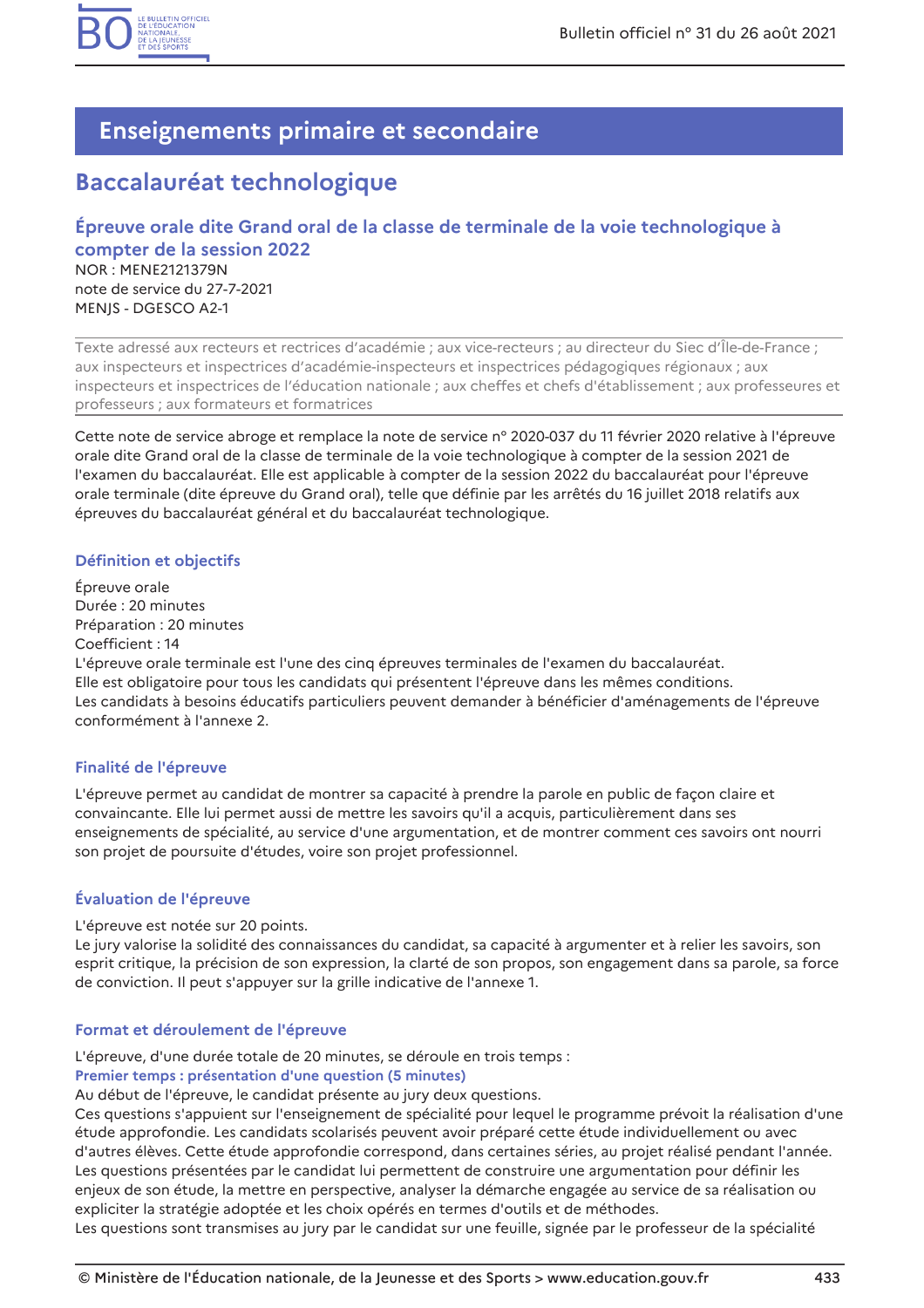concernée et portant le cachet de l'établissement d'origine du candidat.

Le jury choisit une des deux questions. Le candidat dispose de 20 minutes de préparation pour mettre en ordre ses idées et réaliser, s'il le souhaite, un support. Ce support ne fait pas l'objet d'une évaluation. Pour son exposé, le candidat dispose du support qu'il a préparé.

Le candidat explique pourquoi il a choisi de préparer cette question pendant sa formation, puis il la développe et y répond.

Le jury évalue les capacités argumentatives et les qualités oratoires du candidat.

### Deuxième temps : échange avec le candidat (10 minutes)

Le jury interroge ensuite le candidat pour l'amener à préciser et à approfondir sa pensée. Cette interrogation peut porter sur toute partie du programme du cycle terminal des enseignements de spécialité de la série dans laquelle le candidat est inscrit, en lien avec le premier temps de l'épreuve qui lui-même s'adosse à ces enseignements. Ce temps d'échange permet d'évaluer la solidité des connaissances du candidat et ses capacités argumentatives.

### Troisième temps : échange sur le projet d'orientation du candidat (5 minutes)

Le candidat explique en quoi la question traitée éclaire son projet de poursuite d'études, voire son projet professionnel. Il expose les différentes étapes de la maturation de son projet (rencontres, engagements, stages, mobilité internationale, intérêt pour les enseignements communs, choix de ses spécialités, etc.) et la manière dont il souhaite le mener après le baccalauréat.

Le jury mesure la capacité du candidat à conduire et exprimer une réflexion personnelle témoignant de sa curiosité intellectuelle et de son aptitude à exprimer ses motivations.

Le candidat effectue sa présentation du premier temps debout, sauf aménagements pour les candidats à besoins spécifiques. Pour les deuxième et troisième temps de l'épreuve, le candidat est assis ou debout selon son choix

## Candidats individuels ou issus des établissements privés hors contrat

Les candidats individuels ou les candidats issus des établissements scolaires privés hors contrat présentent l'épreuve orale terminale dans les mêmes conditions que les candidats scolaires. Le document précisant les questions présentées par le candidat à destination du jury est alors constitué par le candidat lui-même, en conformité avec le cadre défini pour les candidats scolaires.

## **Composition du jury**

Le jury est composé de deux professeurs de disciplines différentes, dont l'un représente l'enseignement de spécialité du candidat pour lequel le programme prévoit la réalisation d'un proiet propre à la série, et l'autre représente un autre enseignement de la série (enseignement de spécialité ou l'un des enseignements communs), ou est professeur-documentaliste. Ils contribuent ensemble à l'évaluation globale du candidat.

Pour le ministre de l'Éducation nationale, de la Jeunesse et des Sports, et par délégation, Le directeur général de l'enseignement scolaire, Édouard Geffray

### Annexe 1 - Grille d'évaluation indicative de l'épreuve orale terminale

|                     | Qualité orale de<br>l'épreuve                                                                                                     | Qualité de la prise<br>de parole en<br>continu                                                                                      | Qualité des<br>connaissances                                                                          | Qualité de<br>l'interaction                                                                        | Qualité et<br>construction de<br>l'argumentation                              |
|---------------------|-----------------------------------------------------------------------------------------------------------------------------------|-------------------------------------------------------------------------------------------------------------------------------------|-------------------------------------------------------------------------------------------------------|----------------------------------------------------------------------------------------------------|-------------------------------------------------------------------------------|
| très<br>insuffisant | <b>Difficilement</b><br>audible sur<br>l'ensemble de la<br>prestation.<br>Le candidat ne<br>parvient pas à<br>capter l'attention. | Énoncés courts,<br>ponctués de pauses imprécises,<br>et de faux<br>démarrages ou<br>énoncés longs à la<br>syntaxe mal<br>maîtrisée. | Connaissances<br>incapacité à<br>répondre aux<br>questions, même<br>avec une aide et<br>des relances. | Réponses courtes<br>ou rares. La<br>communication<br>repose<br>principalement sur<br>l'évaluateur. | Pas de<br>compréhension du<br>sujet, discours non<br>argumenté et<br>décousu. |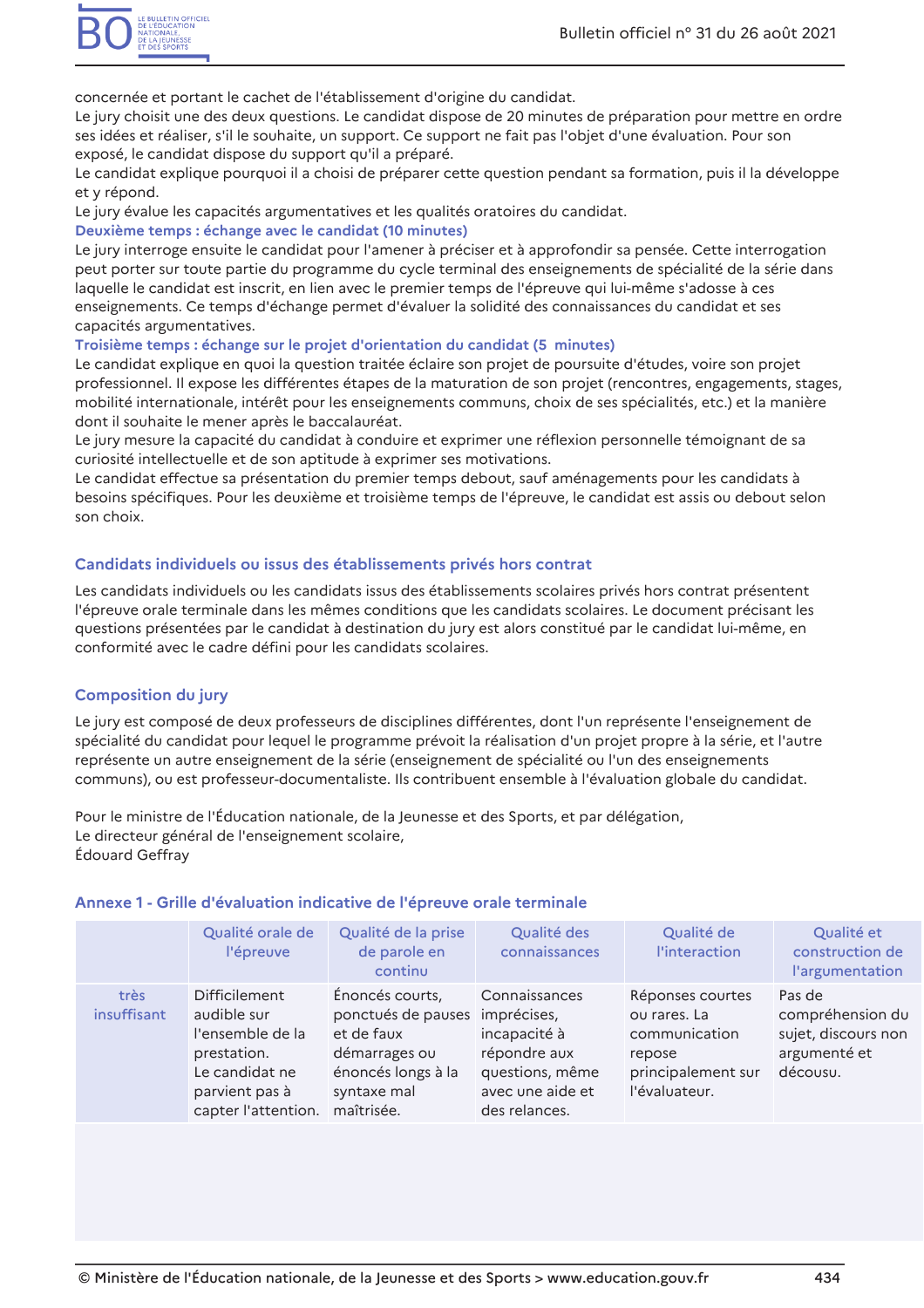| insuffisant          | La voix devient<br>plus audible et<br>intelligible au fil<br>de l'épreuve mais<br>demeure<br>monocorde.                                                                                                                                                                     | Discours assez clair<br>mais vocabulaire<br>limité et énoncés<br>schématiques.                               | Connaissances<br>réelles, mais<br>difficulté à les<br>mobiliser en<br>situation à<br>l'occasion des                                                                                                       | L'entretien permet<br>une amorce<br>d'échange.<br>L'interaction reste<br>limitée.                                                                                                    | Début de<br>démonstration mais<br>raisonnement<br>lacunaire.<br><b>Discours</b><br>insuffisamment                                              |
|----------------------|-----------------------------------------------------------------------------------------------------------------------------------------------------------------------------------------------------------------------------------------------------------------------------|--------------------------------------------------------------------------------------------------------------|-----------------------------------------------------------------------------------------------------------------------------------------------------------------------------------------------------------|--------------------------------------------------------------------------------------------------------------------------------------------------------------------------------------|------------------------------------------------------------------------------------------------------------------------------------------------|
|                      | Vocabulaire limité<br>ou approximatif.                                                                                                                                                                                                                                      |                                                                                                              | questions du jury.                                                                                                                                                                                        |                                                                                                                                                                                      | structuré.                                                                                                                                     |
| satisfaisant         | Quelques<br>variations dans<br>l'utilisation de la<br>voix ; prise de<br>parole affirmée. Il<br>utilise un lexique<br>adapté.<br>Le candidat<br>parvient à susciter<br>l'intérêt.                                                                                           | Discours articulé et<br>pertinent, énoncés<br>bien construits.                                               | Connaissances<br>précises, une<br>capacité à les<br>mobiliser en<br>réponses aux<br>questions du jury<br>avec<br>éventuellement<br>quelques relances.                                                     | Répond, contribue,<br>réagit. Se reprend,<br>reformule en<br>s'aidant des<br>propositions du<br>jury.                                                                                | Démonstration<br>construite et<br>appuyée sur des<br>arguments précis et<br>pertinents.                                                        |
| très<br>satisfaisant | La voix soutient<br>efficacement le<br>discours.<br>Qualités<br>prosodiques<br>marquées (débit,<br>fluidité, variations<br>et nuances<br>pertinentes, etc.).<br>Le candidat est<br>pleinement<br>engagé dans sa<br>parole. Il utilise un<br>vocabulaire riche<br>et précis. | Discours fluide,<br>efficace, tirant<br>pleinement profit<br>du temps et<br>développant ses<br>propositions. | Connaissances<br>maîtrisées, les<br>réponses aux<br>questions du jury<br>témoignent d'une<br>capacité à<br>mobiliser ces<br>connaissances à<br>bon escient et à les<br>exposer clairement. d'interaction. | S'engage dans sa<br>parole, réagit de<br>façon pertinente.<br><b>Prend l'initiative</b><br>dans l'échange.<br>Exploite<br>judicieusement les<br>éléments fournis<br>par la situation | Maîtrise des enjeux<br>du sujet, capacité à<br>conduire et<br>exprimer une<br>argumentation<br>personnelle, bien<br>construite et<br>raisonnée |

## Annexe 2 - Aménagements de l'épreuve orale

En appliquant les articles D. 351-27 et suivants du Code de l'éducation, les candidats à l'examen du baccalauréat général ou technologique dont les troubles impactent la passation de l'épreuve orale terminale (troubles

neurodéveloppementaux, troubles du langage oral ou de la parole, troubles des fonctions auditives, troubles psychiques, troubles des fonctions motrices ou maladies invalidantes, etc.) qui souhaitent bénéficier d'aménagements de l'épreuve orale terminale peuvent en faire une demande selon les procédures en vigueur.

Les demandes d'adaptation ou d'aménagements peuvent porter particulièrement sur :

1) Une majoration du temps de préparation ou du temps de passation de l'épreuve ;

2) Une brève pause en raison de la fatigabilité de certains candidats (déductible du temps de passation) ;

3) Une accessibilité des locaux et une installation spécifique de la salle ;

4) Des aides techniques ou du matériel apportés par le candidat ou fournis par l'établissement : utilisation d'une tablette ou d'un ordinateur équipé d'un logiciel spécifique le cas échéant (logiciel de retour vocal par exemple) que l'élève est habitué à utiliser en classe, mais vidé de ses dossiers ou fichiers et hors connexion ;

5) La communication : le port, par au moins un membre du jury, d'un micro haute fréquence (HF), une énonciation claire et simple des questions en face du candidat afin de faciliter une lecture labiale le cas échéant ou toute autre modalité d'adaptation;

6) Les aides humaines :

- " un secrétaire reformulant une question ou expliquant un sens second ou métaphorique, rassurant le candidat ou apportant toute autre aide requise ;
- · un enseignant spécialisé dans les troubles des fonctions auditives le cas échéant ;
- un interprète en langue des signes française (LSF) ou un codeur en langage parlé complété (LPC).

7) D'autres adaptations possibles :

• fournir une transcription écrite (avec ou sans aide humaine) pour la présentation orale de la question et pour l'échange sur le projet d'orientation du candidat ;